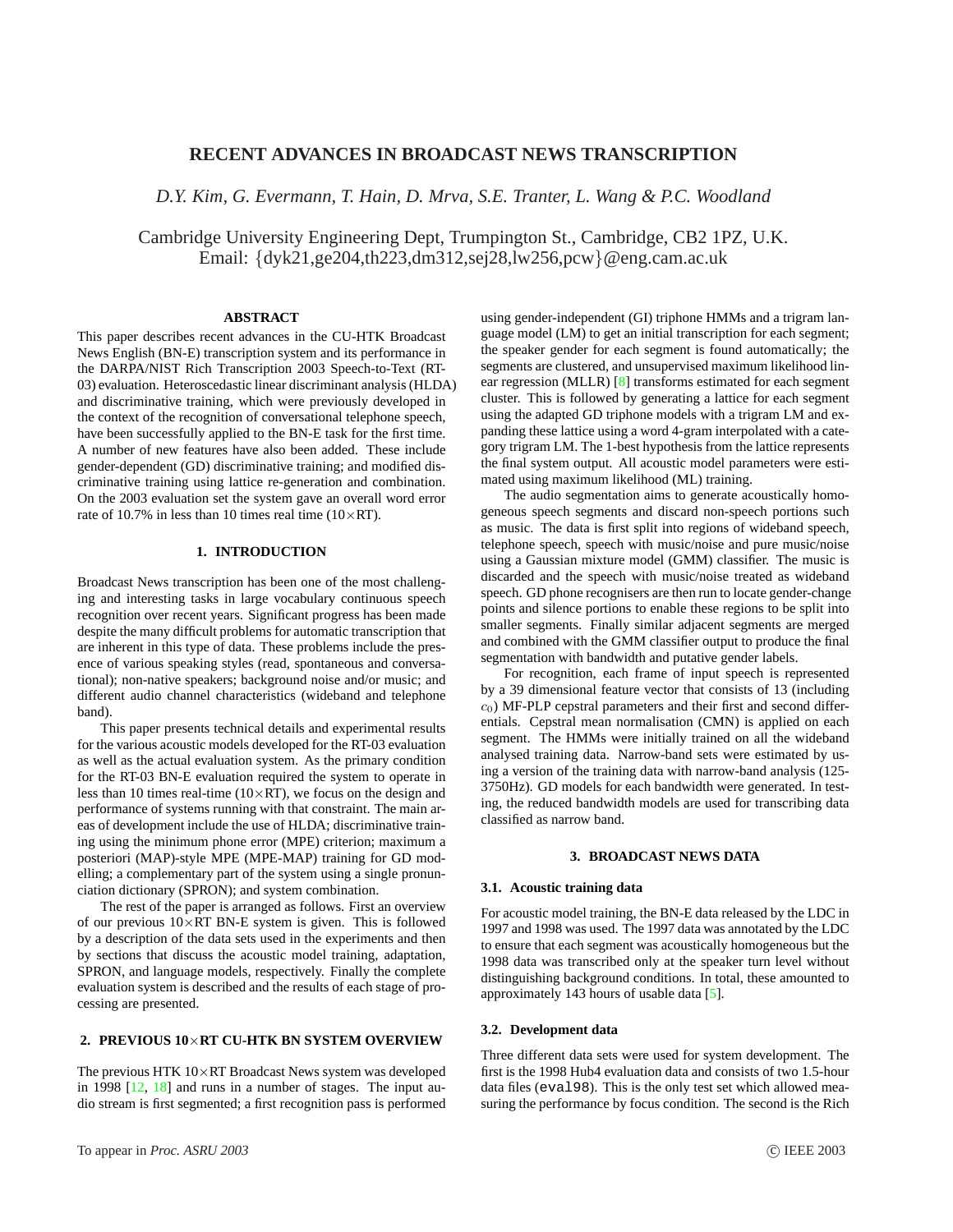<span id="page-1-0"></span>Transcription 2002 BN-E evaluation data set which is approximately 60 minutes in length (eval02). Finally, six 30 minute broadcasts were chosen from the last 2 weeks of the topic detection and tracking (TDT4) data of Jan. 2001, and transcribed manually in conjunction with other speech research sites (dev03).

### **3.3. Text corpora**

The following five sets of broadcast and newswire text corpora were used for LM training:.

- Primary Source Media Broadcast News transcriptions (1992- 1999) & TDT2+TDT3 closed captions
- CNN show transcriptions (1999-2001)
- TDT4 closed captions
- transcriptions from acoustic training data (1997 & 1998) & acoustic transcriptions of Marketplace shows
- Los Angeles Times and Washington Post newswire service texts (1995-1998) & New York Times newswire texts (1997- 2001)

No data produced after 15th January 2001 was used to ensure the training data pre-dated both the dev03 and evaluation sets. The amount of language model training text is approximately one billion words in total.

#### **4. ACOUSTIC MODEL BUILDING**

The basic acoustic model was built using conventional ML with the same front-end as in previous system. Decision tree clustering was used to define cross-word triphone models with about 7000 states. Each speech state was modelled with a 16 component Gaussian mixture distribution.

The experimental results on eval98 and eval02 in this section were obtained using a single-pass decoder with a 65k word trigram language model taken from the 1998 CU-HTK BN-E tran-scription evaluation system [\[18\]](#page-5-0). The decoder operated within about  $5 \times RT$ , and no adaptation was used.

The overall word error rate (WER) on eval98 with the basic ML model was 19.6%. The detailed results broken down by the various focus conditions are given in column (a) of Table 1.

An overview of the complete acoustic model building procedure, described in the following sections, is illustrated in Figure [1.](#page-2-0)

#### **4.1. HLDA projection**

HLDA is an extension of LDA without the restriction that within class covariance matrices have to be identical [\[7\]](#page-5-0). By the use of an HLDA projection, an original d-dimensional feature space is divided into p-dimensional *useful* and [d-p]-dimensional *nuisance* subspaces, and only the *useful* subspace is used for actual classification.

In our experiments, a 52-dimensional feature vector was formed by augmenting the basic acoustic representation with 3rd order derivatives, in addition to the usual first and second order derivatives. Acoustic models were built using single-pass re-training in the extended feature space. The HLDA transform is optimised in an iterative fashion using an EM algorithm (i.e. ML estimation). Full covariance statistics were obtained from a system trained on the non-transformed 52-dimensional feature vector and used for

| F-cond         | Ratio  | (a)  | (b)  | (c)  | (d)  |
|----------------|--------|------|------|------|------|
| F <sub>0</sub> | 30.6%  | 11.1 | 10.2 | 9.6  | 8.8  |
| F1             | 19.3%  | 20.1 | 18.5 | 17.1 | 15.5 |
| F2             | 3.4%   | 25.8 | 22.6 | 22.6 | 19.6 |
| F <sub>3</sub> | 4.3%   | 20.9 | 19.1 | 17.5 | 17.3 |
| F4             | 28.2%  | 20.1 | 18.9 | 16.1 | 15.3 |
| F5             | 0.7%   | 28.1 | 27.2 | 21.7 | 19.1 |
| <b>FX</b>      | 13.5%  | 35.0 | 30.5 | 27.8 | 25.7 |
| Overall        | 100.0% | 19.6 | 17.9 | 16.2 | 15.0 |

**Table 1**. %WER on eval98 with (a) ML, (b) HLDA, (c) MPE, and (d) HLDA+MPE (F0: prepared speech, F1: spontaneous speech, F2: speech over telephone channels, F3: speech and music, F4: speech with degraded acoustics, F5: non-native speakers, FX: all other speech).

the optimisation of the HLDA projection. The nuisance dimensions which contain the least discriminant information are modelled explicitly using a global Gaussian distribution for all acoustic classes during transform optimisation and are eventually discarded. Fisher-ratio values are used to select the nuisance dimensions [\[9\]](#page-5-0).

The experimental results show that the use of an HLDA projection reduced the WER by 1.7% absolute on eval98 compared with the ML model as shown in column (b) of Table 1. Consistent improvements were observed in various poorly performing conditions as well as for prepared broadcast speech (F0).

# **4.2. MPE training**

MPE training [\[13\]](#page-5-0) is an extension of our previous work on discriminative training in a lattice-based framework [\[19\]](#page-5-0). It tries to minimise an estimate of the training-set phone error rate computed in a word recognition context. This phone error estimate is calculated based on lattices generated by recognising the training data. A bigram LM trained on the acoustic transcriptions is used with a fast decoder setup to generate word lattices. In a separate pass these lattices were then aligned to find phone model boundaries with the appropriate model set. The acoustic model log likelihoods were scaled down using the usual language model scale factor during training to increase the effective number of phone alternatives. The I-smoothing scheme was used to improve the generalisation of the discriminatively trained models which smoothes between the discriminative and the ML estimates where the degree of smoothing depends on the amount of data available [\[13\]](#page-5-0).

As shown in column (c) of Table 1, the MPE model reduced the WER by 3.4% absolute from the ML model. Moreover, MPE trained models on top of the HLDA model, (d) in Table 1, was 1.2% absolute better than the MPE model on non-HLDA data, and both of them showed improvements over all F-conditions. Therefore, HLDA was used in all of the MPE based model sets described below.

### **4.3. GD discriminative training**

A MAP-style adaptation method for MPE training (MPE-MAP) was introduced in [\[14\]](#page-5-0). Using the concept of weak-sense auxiliary functions, it is simple to extend the MAP scheme to incorporate discriminative training criteria, and results in smoothing the usual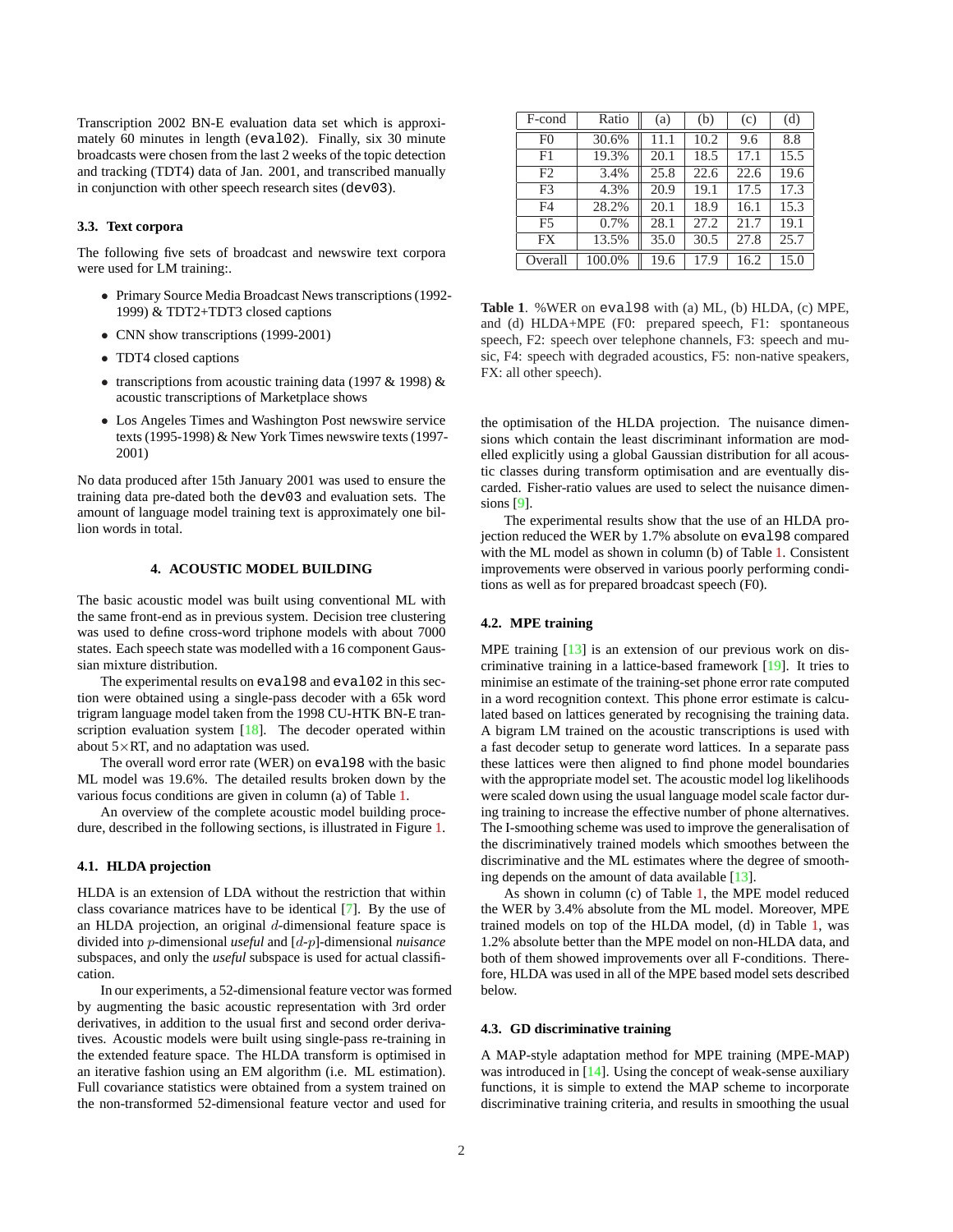<span id="page-2-0"></span>

**Fig. 1**. Stages in final acoustic models building.

|              | eval98 | eval02 |
|--------------|--------|--------|
| GI (MPE)     | 15.0   | 13.6   |
| GD (MPE-MAP) | 14.5   | 13.0   |

**Table 2**. %WER on eval98 and eval02 with GI MPE and GD MPE-MAP models.

discriminative update counts with the prior counts. The MPE system was used as the original model for adaptation and three iterations of MPE-MAP training were performed for each gender, where only the Gaussian means and mixture weights were updated. The results, given in Table 2, show that the resulting GD models gave 0.5 and 0.6% absolute error reduction on eval98 and eval02, respectively.

As an alternative to MPE-MAP a simple approach to generating GD models was investigated. After GI MPE training, a further MPE iteration was performed on the male and female training data separately. This gave just 0.2% absolute error reduction on eval98.

#### **4.4. Variable number of Gaussians per state**

Our previous standard approach was to have a fixed number of Gaussians  $(N)$  per speech state and  $2N$  for silence states. Here, this was modified to set the number of Gaussians as a function of the number of frames that are available to train each state, while keeping the average number of Gaussians per state at N. This method (VarMix) gave small, but consistent, gains on the develop-

|             | Number of | Lattices          | <b>WER</b> |
|-------------|-----------|-------------------|------------|
|             | Gaussians | for MPE           | (% )       |
| <b>HLDA</b> | fixed     |                   | 17.9       |
|             | variable  |                   | 17.6       |
| <b>MPE</b>  | fixed     | orig              | 15.0       |
|             | variable  | $\overline{orig}$ | 14.8       |
|             | variable  | $orig + re-gen$   | 14.4       |
| MPE-MAP     | fixed     | orig              | 14.5       |
|             | variable  | $orig + re-gen$   | 13.8       |

**Table 3**. %WER on eval98 for variable number of Gaussians and lattice re-generation for MPE training.

ment data. Experimental results on eval98 are given in Table 3. Absolute gains of 0.3 and 0.2% were obtained for HLDA and MPE models by allowing the number of Gaussians per state to vary.

#### **4.5. Lattice re-generation for MPE training**

In standard lattice-based discriminative training [\[18\]](#page-5-0), the lattices which represent the confusable hypotheses for each utterance are generated once and the model-level alignment is assumed to be fixed. If the HMM parameters change significantly during discriminative training this may not be a good approximation, so lattice regeneration schemes were investigated.

After four iterations of MPE training the resulting acoustic models were used to regenerate a set of training lattices to ensure that the confusable word alternatives were represented for the subsequent iterations. This lattice generation also used a heavily pruned bigram LM (only about 50k bigrams). In the subsequent iterations of MPE training, statistics based on both sets of lattices were employed.

As shown in Table 3, the WER was reduced both for MPE and MPE-MAP models by lattice regeneration. On eval98, an absolute gain of 0.4% WER was obtained with the GI MPE models. For GD MPE-MAP models, the combination of using variable number of Gaussians and re-generating lattices gave 0.7% absolute improvement.

The MPE-MAP model trained using re-generated lattices (as well as the original lattices) was 5.8% absolute (29.6% relative) better than the basic ML model on eval98 before adaptation. These MPE and MPE-MAP models were used in the actual evaluation system.

#### **5. ADAPTATION AND ADAPTIVE TRAINING**

#### **5.1. Adaptation experiments**

Based on the MPE model described in section 4.2, several unsupervised transcription-model adaptation experiments were conducted to evaluate the effectiveness of various adaptation techniques for these models and to choose the optimal adaptation strategy. Clustering was performed on the segments for each combination of gender and bandwidth using the method described in [\[16\]](#page-5-0) with the Gaussian divergence distance metric and a minimum occupancy constraint of 40 seconds.

After global 1-best MLLR adaptation, phone-marked lattices were generated. Using these lattices, 4 iterations of lattice MLLR [\[17\]](#page-5-0)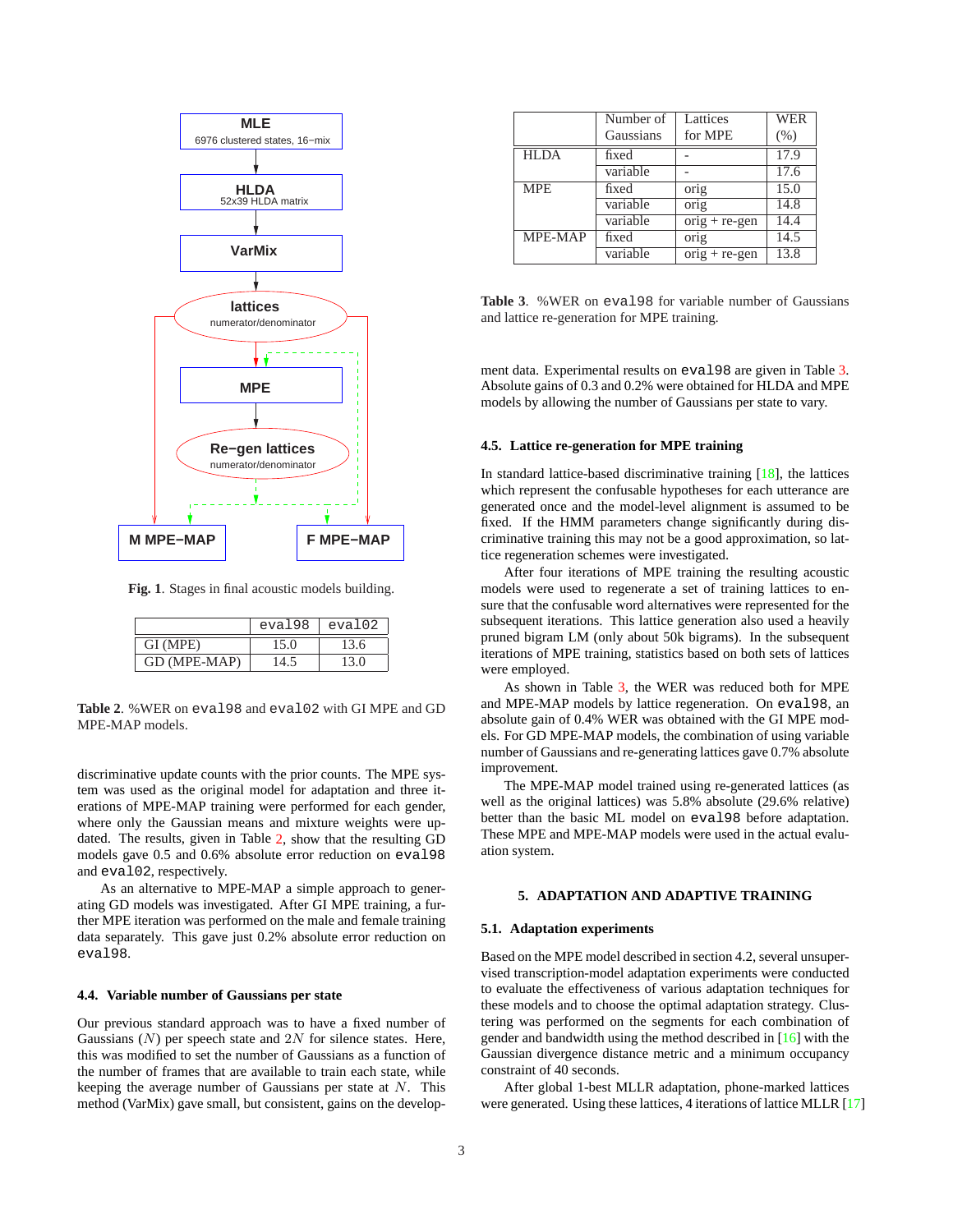|                    | eval98 | eval02 |
|--------------------|--------|--------|
| unadapted (GI MPE) | 15.0   | 13.6   |
| 1-best MLLR        | 14.2.  | 12.5   |
| lat-MLLR 2trans    | 13.9   | 12.3   |
| lat-MLLR 2trans+FV | 13.7   | 12.0   |
| lat-MLLR 4trans+FV | 13.6   | 12.1   |
| lat-MLLR 8trans+FV | 13.6   | 12.0   |

**Table 4**. %WER for eval98 & eval02 after adaptation based on the GI MPE model.

|                    | MPE-MAP | <b>SAT</b> |
|--------------------|---------|------------|
| 1-best MLLR        | 14.1    | 13.4       |
| lat-MLLR 2trans    | 13.8    | 13.4       |
| lat-MLLR 2trans+FV | 13.6    | 13.0       |

**Table 5**. %WER of SAT models on dev03 in comparison with adaptation results based on GD models. Supervisions for 1-best MLLR were obtained from 4-gram expansion after unadapted single pass decoding using GD MPE-MAP models and trigram.

were performed. On each iteration the number of adaptation transforms was increased using a regression-class tree [\[8\]](#page-5-0) subject to a threshold on the amount of data per transform. Up to 8 MLLR speech transforms and a global full-variance (FV) transform [\[4\]](#page-5-0) were estimated. As shown in Table 4, the WER was reduced by 9.3% relative on eval98, and 11.8% on eval02. There were no consistent gains from using more than 2 transforms.

#### **5.2. Speaker adaptive training**

Starting from the HLDA ML estimated models, speaker adaptive training (SAT) using constrained MLLR [\[4\]](#page-5-0) with the same transformation for both the means and variances was applied. Global full-matrix constrained (feature-space) MLLR transforms were estimated for each speaker (one transform for silence, another for speech). These transforms were applied to the acoustic training data during re-estimation.

Starting with the HLDA models with variable number of Gaussians, five iterations of interleaved transform estimation and ML parameter updates were performed. The transforms were then fixed and used with six iterations of MPE training to obtain SAT models. The denominator lattices generated for the previous MPE training were used (without lattice re-generation).

The results in Table 5 show that the SAT model outperformed MPE-MAP models on dev03 after 1-best MLLR and lattice MLLR with two transforms and full variance transforms.<sup>1</sup>

### **6. SINGLE PRONUNCIATION (SPRON)**

SPRON dictionaries for training and testing were generated by selecting pronunciation variants from the multiple pronunciation dictionary using the probabilistic method described in [\[6\]](#page-5-0). Here

| Models            | <b>MPRON</b> | <b>SPRON</b> |
|-------------------|--------------|--------------|
| ML.               | 20.2         | 19.7         |
| HLDA, VarMix, MPE | 15.3         | 14.8         |

**Table 6**. %WER on dev03 using ML and MPE triphone models with multiple (MPRON) and single (SPRON) pronunciation dictionaries. New trigram LM was used that is presented in section 7.

the necessary pronunciation statistics were obtained from alignment of the Switchboard and Broadcast News training corpora. The SPRON dictionaries were used to train bandwidth-specific, GD triphone acoustic models in the same fashion as described before, including the regeneration of phonetic decision trees. The same word lattices as in MPRON training were used. Four MPE iterations were performed using the denominator lattices generated with the ML models and a further 3 iterations using a combination of the lattices generated with ML and MPE models.

Table 6 shows results using unadapted single pass decoding with GI wide-band triphone models and a trigram language model. For both ML and MPE-HLDA models the improvement was 0.5% absolute. An additional experiment comparing GD versions of the models gave 13.9%, which again is 0.5% absolute better than using the standard multi-pronunciation dictionary model.

### **7. LANGUAGE MODEL**

A 59k entry wordlist was chosen from the most frequent words in the training texts listed in section [3.3](#page-1-0) using a weighted sum of frequencies from various subsets of the training corpus. The weights were chosen to minimize the out-of-vocabulary (OOV) rate on the dev03 transcriptions. The resulting vocabulary yields an OOV rate of 0.47% on dev03.

Word-based 4-gram language models were built for each of the 5 data sources separately. All word-based models were merged to form a single model, where the interpolation weights were computed to minimise perplexity. After merging, the resulting language model was pruned [\[15\]](#page-5-0) to 8.8M bigrams, 12.7M trigrams and 6.6M 4-grams.

A class-based trigram language model was trained which used 1000 classes that were automatically derived based on word bigram statistics [\[11\]](#page-5-0). The model contained 0.8M bigrams and 10M trigrams. Finally, the word-based model was interpolated with the class-based model.

Perplexities and WERs on dev03 with the word-based tri $gram(tg)$ , the word-based 4-gram ( $fg$ ), and the interpolated wordbased 4-gram with the class-based trigram (fgic) are given in Table [7.](#page-4-0) The WERs for fg and fgic were obtained using lattice re-scoring based on tg lattices. The modified MPE & MPE-MAP models in section [4.5](#page-2-0) were used as GI & GD models.

### **8. RT-03 BN-E EVALUATION SYSTEM**

The system structure is shown in Figure [2,](#page-4-0) and more technical details about fast system design can be found in a companion paper [\[2\]](#page-5-0).

<sup>&</sup>lt;sup>1</sup>Experimental results here were obtained with a preliminary version of the 2003 4-gram LM which did not include more recent Broadcast News text data. Also, since we only had a wideband SAT model, NB results from MPE-MAP 1-best MLLR were used to calculate %WER.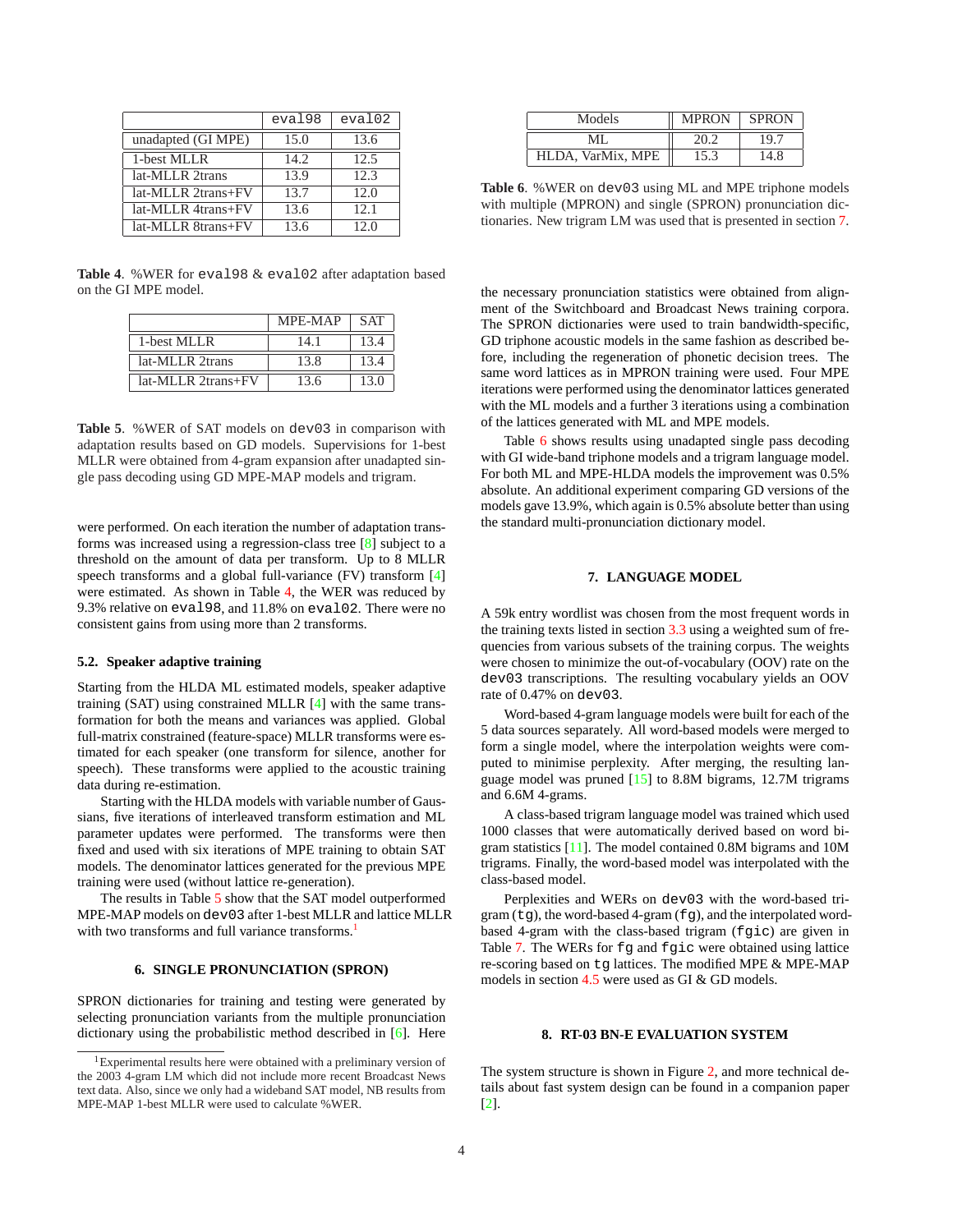<span id="page-4-0"></span>

| LM type | Perplexity | %WER |      |
|---------|------------|------|------|
|         |            | GI   | GD   |
| tg98    |            | 16.6 | 16.1 |
| tq      | 140.9      | 14.9 | 14.4 |
| fq      | 121.5      | 14.0 | 13.5 |
| fqic    | 119.1      | 13.7 | 13.2 |

**Table 7**. Perplexities and %WERs on dev03 with various LMs. tg98 is the trigram from the 1998 CU-HTK BN-E system.



**Fig. 2**. BN-E evaluation system structure.

#### **8.1. Segmentation**

Automatic segmentation was performed using a system similar to that used in the 1998 CU-HTK BN-E  $10\times RT$  system [\[12\]](#page-5-0). For the RT-03 evaluation system a new music model was built incorporating TDT-4 data, and the clustering/merging procedures within the segmenter were changed to increase a segment purity measure on eval $02$  data  $[16]$ .

#### **8.2. Decoding passes**

Recognition runs in a number of passes and uses time-synchronous one-pass cross-word triphone decoders. The initial transcription and the lattice generation passes employed a decoder based on that used in [\[12\]](#page-5-0), and the lattice rescoring passes used the HTK based decoder HDecode.

### *8.2.1. Pass1: initial transcription*

The first pass generates an initial transcription of the data using GI triphone HMMs (MPE) and the word-based trigram with very tight beamwidths. The output trigram lattices are rescored with the 4 gram language model. All segments are gender-labelled by forcedalignment of this transcription with GD HMMs (MPE-MAP). The segments are then grouped gender and bandwidth dependently into clusters comprising at least 40 seconds of data for adaptation purposes in the following passes.<sup>2</sup>

### *8.2.2. Pass2: lattice generation*

Bandwidth-specific, GD triphone HMMs (MPE-MAP) were adapted using transforms estimated based on global least squares regression and MLLR variance transforms [\[3\]](#page-5-0) with the initial Pass1 transcription as supervision. The data is decoded with the word-based trigram at relatively conservative beamwidths yielding a lattice for each segment. These lattices are expanded using the interpolation of the word-based 4-gram and the class-based trigram.

#### *8.2.3. Pass3: lattice rescoring*

Two different models, SAT (Pass3.1) and SPRON (Pass3.2), were used for lattice rescoring. Each model was adapted using a global 1-best MLLR transform and then used for model-marked lattice generation. Based on these model-marked lattices, the following transforms were estimated in stages using lattice MLLR: a global MLLR transform; a full variance transform and upto 2 speech MLLR transforms per cluster. The adapted models were used to rescore the word lattices from Pass2.

#### *8.2.4. Confusion networks and combination (CNC)*

In each case the lattice output was converted to a confusion network [\[10\]](#page-5-0) for later system combination. The word lattices produced by the Viterbi decoder were used to generate confusion networks, which provide a compact representation of the most likely word hypotheses and their associated word posterior probabilities.

The confusion networks produced in Pass2, Pass3.1 and Pass3.2 were combined using a dynamic programming procedure that employed the full set of alternative hypotheses and their posteriors to find the optimal alignment of the outputs from the different stages [\[1\]](#page-5-0). Given this alignment the final overall system hypothesis was chosen based on the posterior distribution represented by the corresponding confusion network segments. For this final hypothesis the corresponding word-level confidence scores were generated.

#### **8.3. Performance**

The results on the dev03 and eval03 test sets for each of these stages are shown in Table [8.](#page-5-0) Pass1 ran in 0.9xRT including data coding and segmentation. Very tight beamwidths for fast processing gave 1.6% of absolute loss on dev03 compared to the numbers obtained with the development setup in section 4. GD models adapted using a global 1-best MLLR in Pass2 gave 17-18% relative reduction in WER over Pass1. Lattice MLLR and lattice re-scoring with the SAT model and SPRON system showed clear gains over the Pass2 results, though the gain on eval03 was rather smaller than that on dev03. The CNC effectively combined three different systems and gave another gain. After CNC the WER on

 $2$ Various minimum occupancy thresholds were tested for adaptation experiments from 25s to 40s in the framework of the RT-03 evaluation system, and it was found that WERs from different thresholds were almost the same after 1-best MLLR. As we use more transformations for lattice-based MLLR, we selected 40s as the threshold.